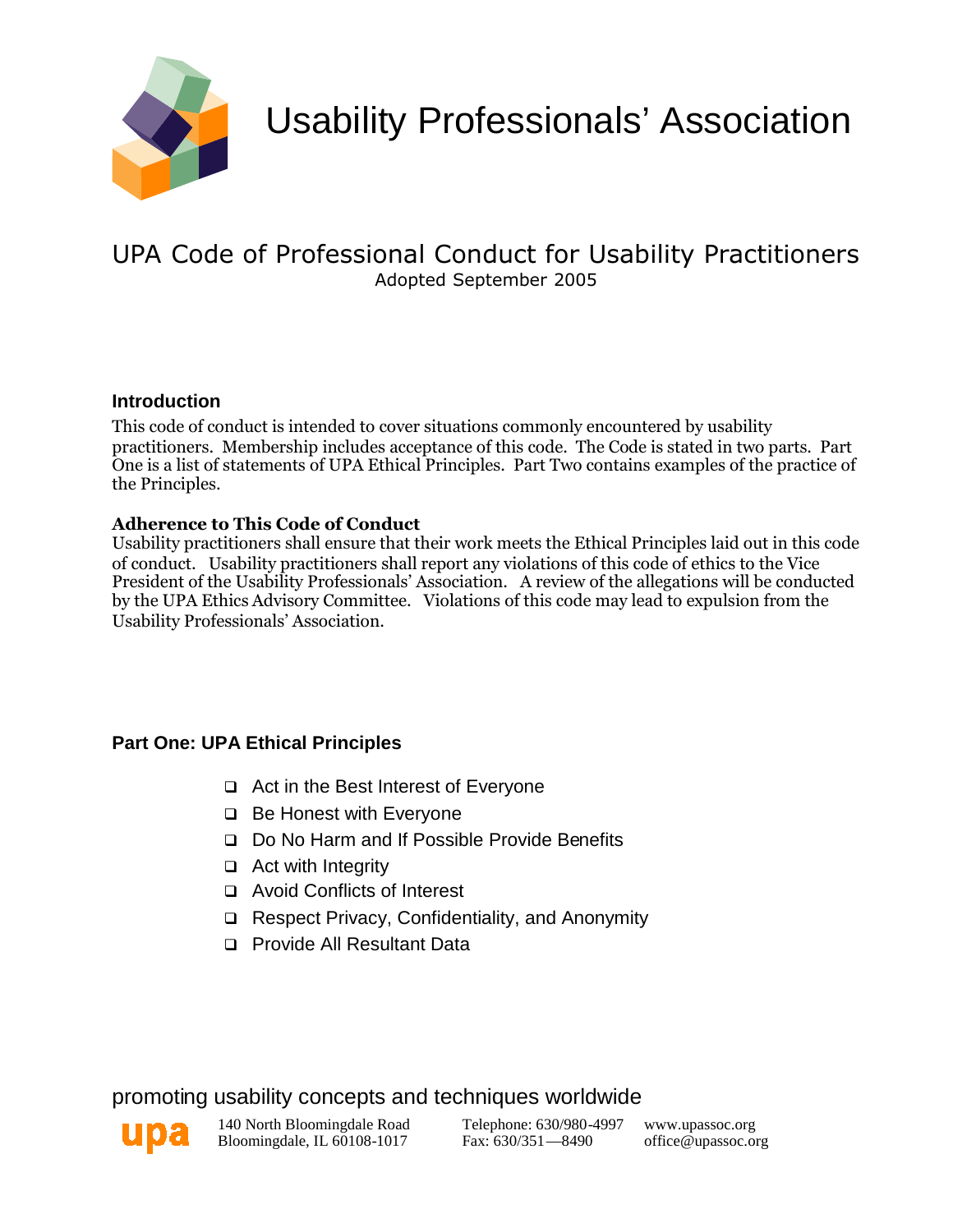### **Part Two: Examples of the Practice of the Principles**

#### **1 Act in the Best Interest of Everyone**

- 1.1. Usability practitioners shall be aware of relevant standards, principles, and generally accepted usability methods
- 1.2. Usability practitioners shall undertake professional assignments only when qualified by education or experience.
- 1.3. Usability practitioners shall provide products and services that match the operational and financial needs of clients and employers.
- 1.4. Usability practitioners shall undertake ongoing efforts to develop and maintain their competence.
- 1.5. Usability practitioners shall seek and use peer review as well as provide critical review of the work of others whenever appropriate. Usability practitioners shall make reasonable efforts to avoid offering excessive or inappropriate financial or other inducements for participation in usability activities when such inducements are likely to coerce participation.

#### **2 Be Honest with Everyone**

- 2.1. Usability practitioners shall not knowingly mislead a client or potential client about the suitability of a product or service.
- 2.2. Usability practitioners shall give recommendations that are objective, consistent with accepted principles, and/or based on the judgment of qualified professionals.
- 2.3. Usability practitioners shall never deliberately misinform or mislead individuals for whom they are providing services.
- 2.4. Usability practitioners shall credit the intellectual property right of work, methods, and tools done or created by others in such a way that all parties involved are always clear as to the origin of such and the rights of the usability practitioner to use or cite such work, methods or tools.

#### **3 Do No Harm and If Possible Provide Benefits**

- 3.1. Usability practitioners shall not expose participants to any unreasonable physical, mental or emotional stress.
- 3.2. Usability practitioners shall take reasonable steps to avoid harming their clients or employers, study participants, and others with whom they work, and to minimize harm where it is foreseeable and avoidable.
- 3.3. Usability practitioners shall review for special needs when working with the elderly, the disabled, and children. Precautions taken to avoid risks associated with such groups shall be clearly identified and reviewed by the client or employer.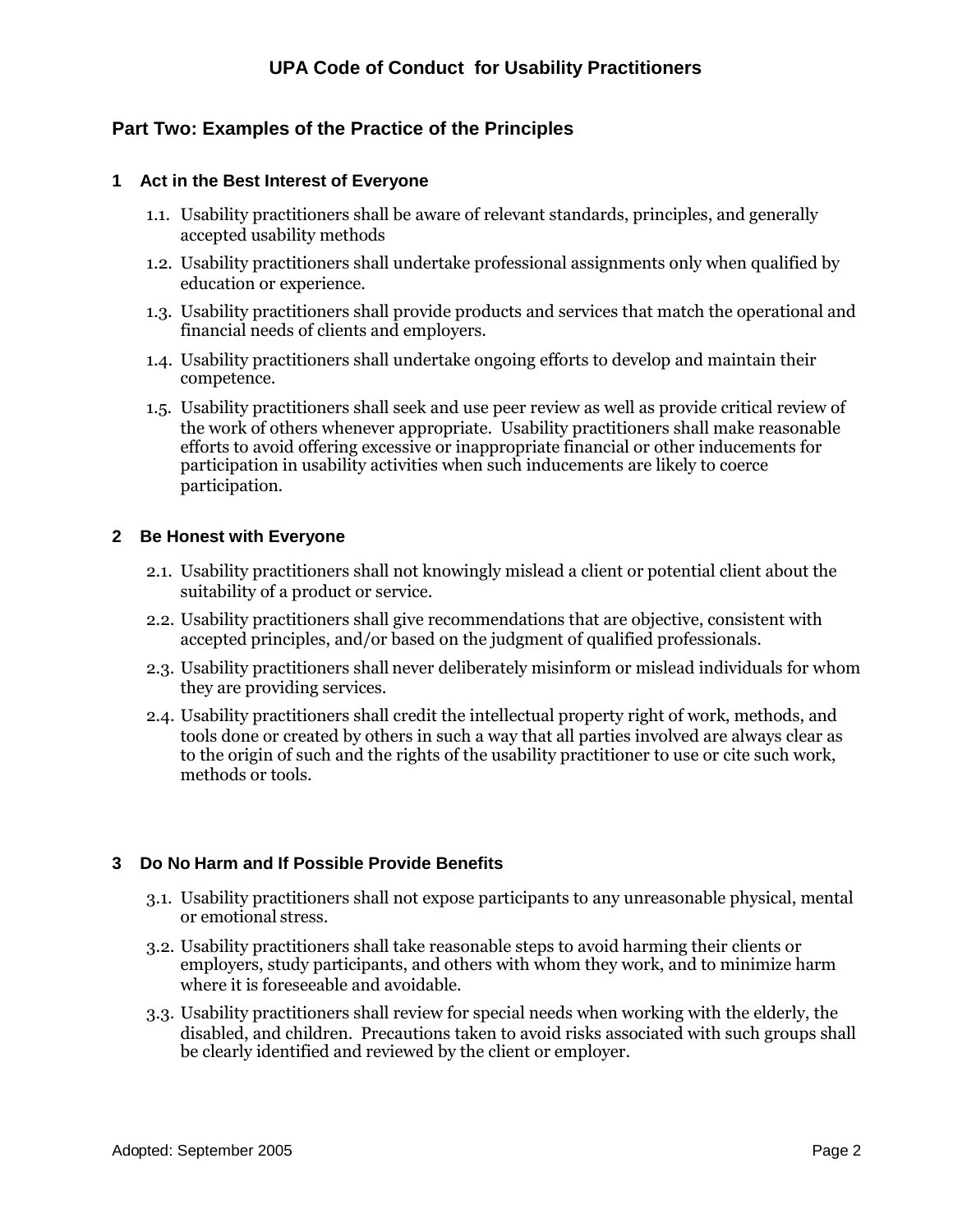#### **4 Act with Integrity**

- 4.1. Usability practitioners shall work in a spirit of respectful collaboration and cooperation with those with whom they interact without compromising their personal or professional integrity.
- 4.2. Usability practitioners shall not discriminate against their clients, colleagues, or participants on the basis of age, gender, gender identity, race, ethnicity, culture, national origin, religion, sexual orientation, disability, socioeconomic status, or any basis proscribed by law.
- 4.3. Usability practitioners shall not make public derogatory comments about their clients, colleagues, or participants.
- 4.4. Usability practitioners shall never knowingly use material that is illegal, immoral, or which may hurt or damage a person or group of people. If exposed to illegal material, the usability practitioner shall advise their client or employer of the illegal nature of the material and take reasonable steps to inform the relevant authorities of the existence of the material.

#### **5 Avoid Conflicts of Interest**

- 5.1. Usability practitioners shall avoid all known conflicts of interest with their employers or clients and shall promptly inform their employers or clients of any business association, interests, or circumstances that could influence their judgments or the quality of their services.
- 5.2. Usability practitioners shall not accept any assignments that would knowingly create a possible conflict of interest between themselves and their clients, employers, or participants.
- 5.3. Usability practitioners shall advise clients and employers when a proposed project is not in the client's best interest and provide a rationale for this advice.

#### **6 Respect Privacy, Confidentiality, and Anonymity**

- 6.1. Usability practitioners shall not reveal information that identifies colleagues or participants without their permission and shall take reasonable precautions to avoid such information from being disclosed unintentionally.
- 6.2. Usability practitioners shall ensure that participants in any study provide informed consent for use of all data collected.
- 6.3. Usability practitioners shall never disclose in their writings, reports, teaching materials or other public media or otherwise make public any information they have acquired about persons, employers or clients in the course of their professional work unless disclosure is both legal and that they have either taken reasonable steps to disguise the identity of the person, employer or client, or they have the express permission to disclose.